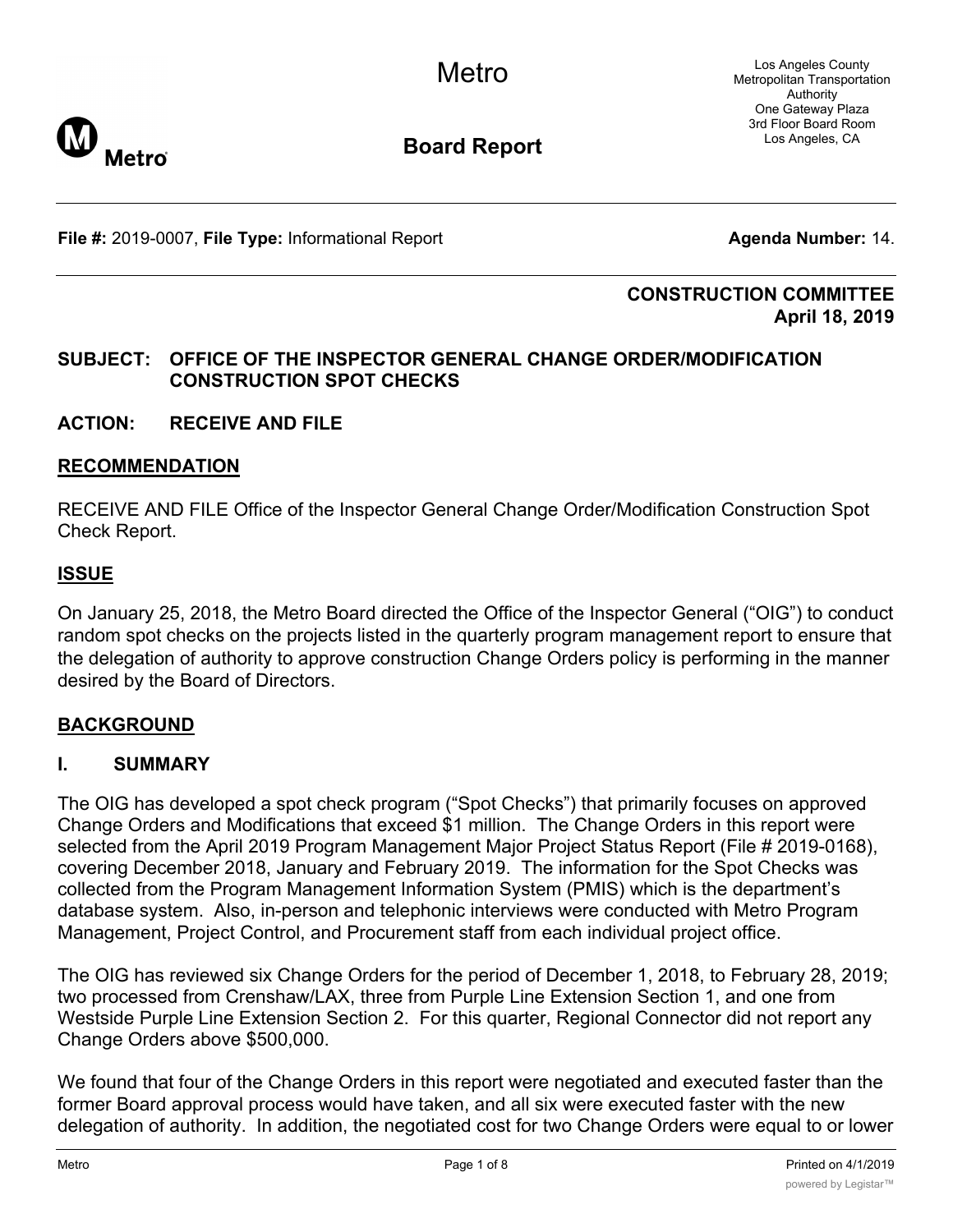than Metro's Independent Cost Estimate (ICE) and two were higher than the ICE, but all four were lower than the contractor's proposed price. Two change orders did not have contractor's proposal or ICE. For the Change Orders/Modifications the OIG reviewed this quarter, the Spot Checks have shown that the delegation of authority has, in certain cases, resulted in:

- · A negotiated amount that was reasonable for the work to be done,
- · Allowing the contractor to immediately order parts and materials,
- · Consultant had no overlap in schedule and was able to continue working, and
- Zero Construction delay costs.

Each Spot Check summarizes the following areas:

- · Introduction of Change Order/Modification
- Facts of Change Order (charts and pictures shown on Attachment A)
- · Scope of Work
- · Budget
- · Schedule: Time to Execute Change Order
- · Recommendations

Metro's Program Control department will provide responses to the recommendations in this report to the OIG Spot Checks within 30 days after this Board report. The separate spread sheet of Recommendations and Responses is not included in this April report, but will be in the July 2019 report.

#### **DISCUSSION**

#### **II. Spot Checks Performed in this Quarter**

#### **A. Spot Check #1 - Crenshaw/LAX Transit Project**

This OIG Spot Check report concerns the Crenshaw/LAX Transit Corridor Project (Contract C0988 MOD-00402), Provisional Payments - Pending Dispute Resolution Fire Rated Cable (multiple) Change Orders.

#### **Facts of Change Order**

See Attachment A Spot Check #1 chart.

#### **Summary #1**

**Scope of Work -** In the last few years, beginning in January 2016, multiple Change Notices progressed into Change Orders to fund the electrical portion, more particularly the Emergency Ventilation, Emergency Lighting Systems, and the Fire Rated Cables for the Crenshaw Project. The multiple Change Orders are combined under this Modification. Previous funds were paid by Metro to purchase materials, avoid delays, and commence construction. However, agreements on labor rates, details of quality, rights and liabilities are still in dispute between Walsh Shea (the "Contractor") and the subcontractor. At this time a definitive written bilateral contract modification has not been agreed upon. Metro is willing to assist the contractor/subcontractor, with their cash flow in the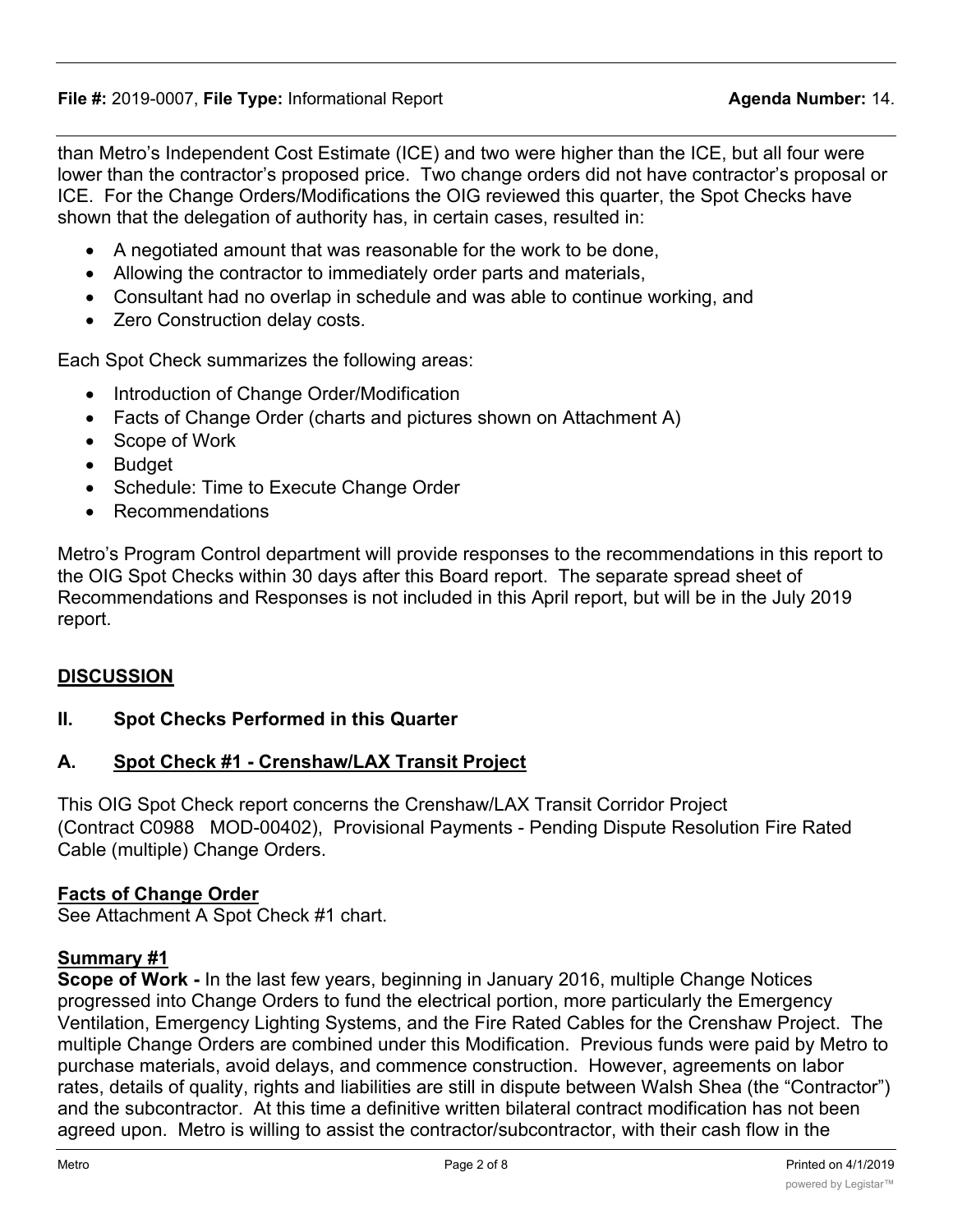#### **File #:** 2019-0007, File Type: Informational Report **Agent Agents Agenda Number:** 14.

interest of project completion while a final resolution is pending. Terms and conditions have been reached whereby Metro shall advance payments to assist with their cash flow up to \$15 million.

Certain performance criteria must be met to receive a cash flow payment. The cash flow payments are advances, over and above the amounts payable for the performance of the work. The performance requirement is that Metro will make a cash flow payment for accomplishment of expedited electrical work. The expedited work is demonstrated by approved invoices for electrical related work in an amount that exceeds \$2 million in a month, with a cap of \$2 million in extra cash flow payment in that month (for example, if completed work is demonstrated in the amount of \$3 million in invoices, Metro will pay a \$1 million cash flow payment). Any month that the value of work performed is less than \$2 million no additional cash flow payment shall be made because no expedited work was performed in that month. This is the incentive to complete the work on an expedited basis. All cash flow payments are advances, and credited against any amount that may be owed when claims are settled between Metro and the Contractor on this project.

**Budget -** The \$15,000,000 is a separate contract Modification, above and beyond the multiple Change Orders and unilateral Change Orders which total \$5,435,471 (as of December 2018, \$1,993,568 has been paid). The first payment will be in the amount of \$5 million and subsequent months would be based on approved billing exceeding \$2 million in electrical work. Metro will make a payment for the approved amount that exceeds \$2 million with a cap of \$2 million in cash flow payments for that month.

**Schedule -** The new delegation process was utilized for this Modification which was executed on December 13, 2018. The negotiations began a two years ago and multiple unilateral Change Orders have not resolved the electrical construction issues. Since the execution of this \$15,000,000 incentive to perform work, the prime contractor has hired additional electrical subcontractors to expedite finishing the work. It has been reported, by Metro management, visually there are numerous amounts of electricians now working on the project.

#### **Recommendation**

- 1. The OIG recommends that Metro expeditiously and fairly resolve the dispute with the **Contractor**
- 2. The OIG further recommends that a review team monitor the billings of the Contractor to validate the efficacy of the incentive program as this may become a tool for improving future performance on other projects.

#### **B. Spot Check #2 - Crenshaw/LAX Transit Project**

This OIG Spot Check report concerns the Crenshaw/LAX Transit Corridor Project (Contract C0988 MC069-16-MOD-00018), CWO 16 Construction Management Support Service (CMSS) - Additional Funding.

#### **Facts of Change Order**

See Attachment A Spot Check #2 chart.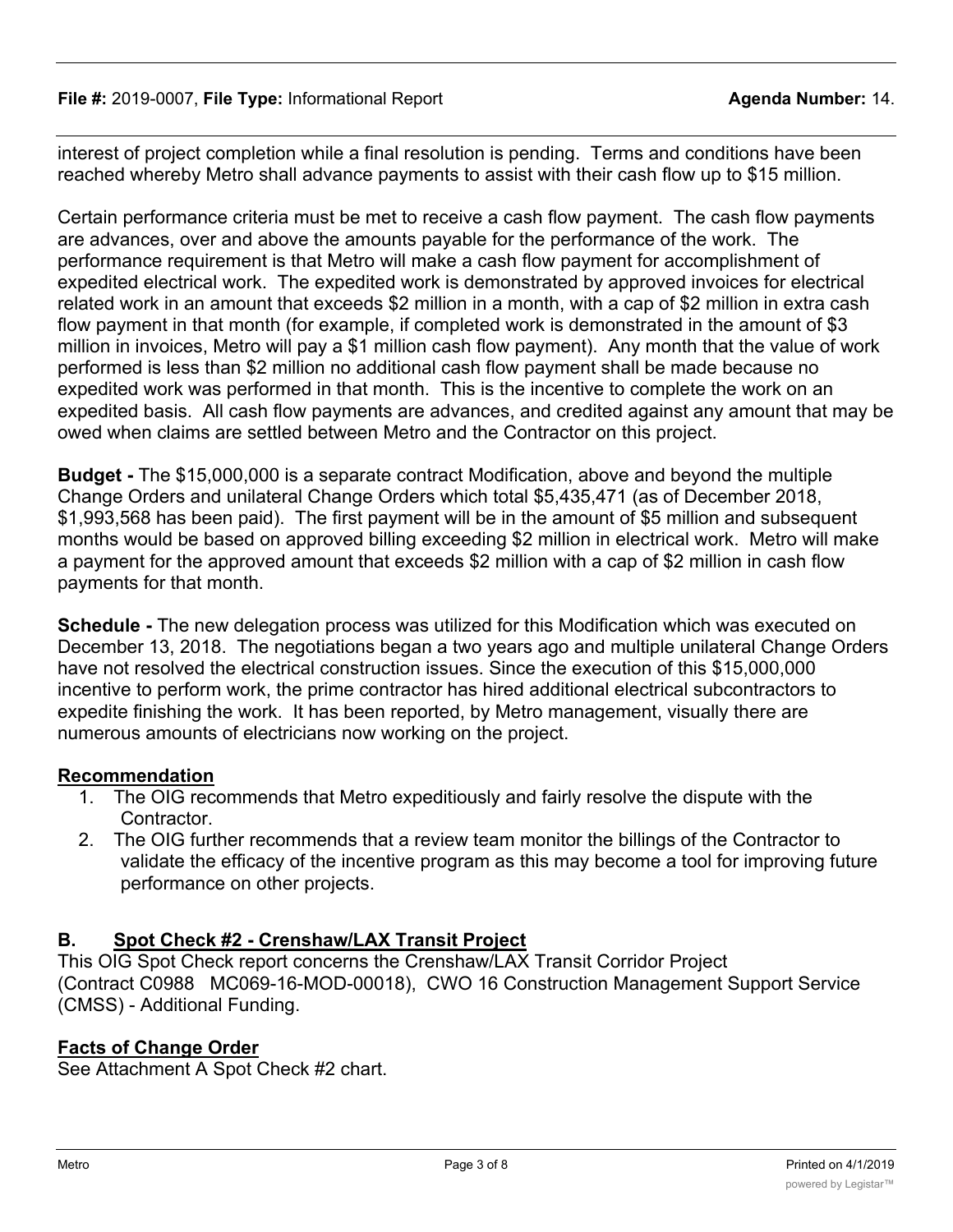#### **Summary #2**

**Scope of Work -** Funds for this Change Order are within the approved Life-of-Project budget for Crenshaw. By creating different phases for support and award, the CMSS contract allows the funds to be utilized based on evolving needs. This Modification will support the Construction Management services for the period March 1, 2019 through June 30, 2020. The consultant, Stantec has been providing field and office construction support on this project and will continue to do so, in the same manner, until the end of fiscal year 2020.

**Budget -** The current contract value for the Crenshaw Contract Work Order C0988 MC069-16, is \$66,330,445.72. This is an increase of \$17,661,046.63 for a total of \$83,991,492.35. This increase is based on the forecasted construction needs. Funds for this change are within the approved Life-of -Project budget.

**Schedule -** The new delegation process was utilized for this Modification. The Modification was executed on January 29, 2019. There are no days saved by the use of the new delegation process because this is an on-going contract. The consultant did not have a break in schedule and continues to provide construction support services.

#### **Recommendation**

None.

# **C. Spot Check #3 - Purple Line Extension Section 1 Transit Project**

This OIG Spot Check report concerns the Purple Line Extension Section 1 Transit Project (Contract C1045 MOD-00071), Golder Gas Investigation and Report.

#### **Facts of Change Order**

See Attachment A Spot Check #3 chart.

#### **Summary #3**

**Scope of Work -** Modification 71 is to perform supplementary investigation and assessment of identified occurrences of concentrations and volumes of hydrogen sulfide and methane gases in the area of the intersection of Crescent Heights Blvd and Wilshire Blvd. The report shall provide a technical approach of procedures for executing gas zone delineation, installation, and pilot testing of soil vapor extraction. MOD-71 and MOD-72 are a two phase project to conduct additional subsurface investigations. MOD -71 researches and develops a mitigation plan for the geotechnical investigation and implementation of phase two (MOD-72).

The contract states the contractor needs to be prepared for gassy soils, and Metro provided both Geotechnical Baseline and Geotechnical Data Reports. This Modification was out of scope because the original scope of work did not include mitigation of gas migration. The project deemed it valuable to further investigate this particular gas area and develop means and methods for mitigating any gas migration considered to be above acceptable Cal/OSHA levels.

**Budget -** The award amount for this Modification is \$787,978. The contractor's proposal was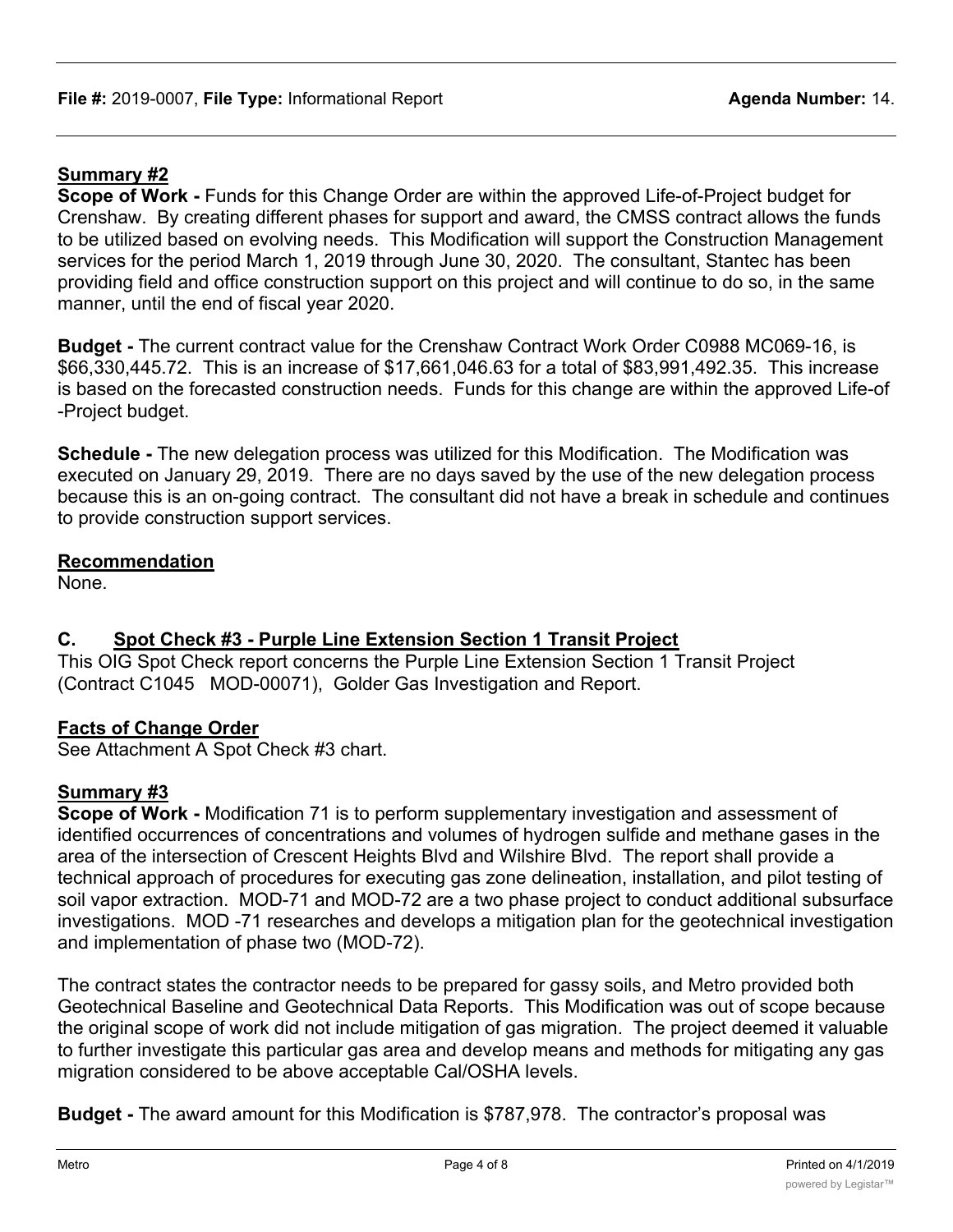**File #:** 2019-0007, File Type: Informational Report **Agent Agent Agenda Number:** 14.

\$831,028 and the ICE was \$749,974. The award amount was \$43,050 or 5.2% below the contractor's proposal, and the negotiated award was \$38,004 or 5.1% above the ICE amount.

**Schedule -** The new delegation process was utilized for this Modification. The agreed upon scope of work occurred on November 5, 2018, and the Modification was executed on December 17, 2018, which was done in 29 work-days. If this Modification had gone to the Board, it would have been on the January 2019 agenda which would be 55 work-days later. The subcontractor was able to immediately begin the research and develop the report with the approval of the scope of work.

#### **Recommendation**

The OIG recommends that Metro continue to follow through the plan for mitigation of gas migration utilizing the contractor's new report of procedures where known concentrations of hydrogen sulfide and methane gases exist.

#### **D. Spot Check #4 - Purple Line Extension Section 1 Transit Project**

This OIG Spot Check report concerns the Purple Line Extension Section 1 Transit Project (Contract C1045 MOD-00072), Reach 3 Additional Gas Testing and Assessment.

#### **Facts of Change Order**

See Attachment A Spot Check #4 chart.

#### **Summary #4**

**Scope of Work -** This Modification is part two of a two phase project to conduct additional subsurface investigations. MOD-71 researched and developed a mitigation plan, and now MOD-72 implements the geotechnical investigation, collecting data from the monitoring vaults, and gathering of soil vapor extractions. After all data has been collected, evaluation is to take place with the "Gas Task Force Workshop (#4)" to present findings and finally the "Gas Task Force Workshop (#5)" to develop a schedule and present Mitigation Plan for Gas Migration during Tunneling.

**Budget -** The award amount for this Modification is \$1,697,789. The contractor's proposal was \$2,060,221 and the ICE was \$1,511,708. The award amount was \$362,432 or 17.6% below the contractor's proposal, and the negotiated award was \$186,081 or 12.3% above the ICE amount.

**Schedule -** The new delegation process was utilized for this Modification. The agreed upon scope of work occurred on January 9, 2019, and the Modification was executed on January 30, 2019, which was done in 15 work-days. If this Modification had gone to the Board, it would have been on the March 2019 agenda which would be 54 work-days later. The contractor was able to immediately begin the testing of gases by the end of January. No construction work-days were missed.

#### **Recommendation**

The Project Management team has noted on the Data Sheet that Lessons Learned was, "Complete gas study around the tunnel bore envelope must be done prior to bid especially when there is a high reading of potentially harmful gasses."

The OIG recommends:

1. In following the new contractor's report, Work Plan for Exploratory Program to Assess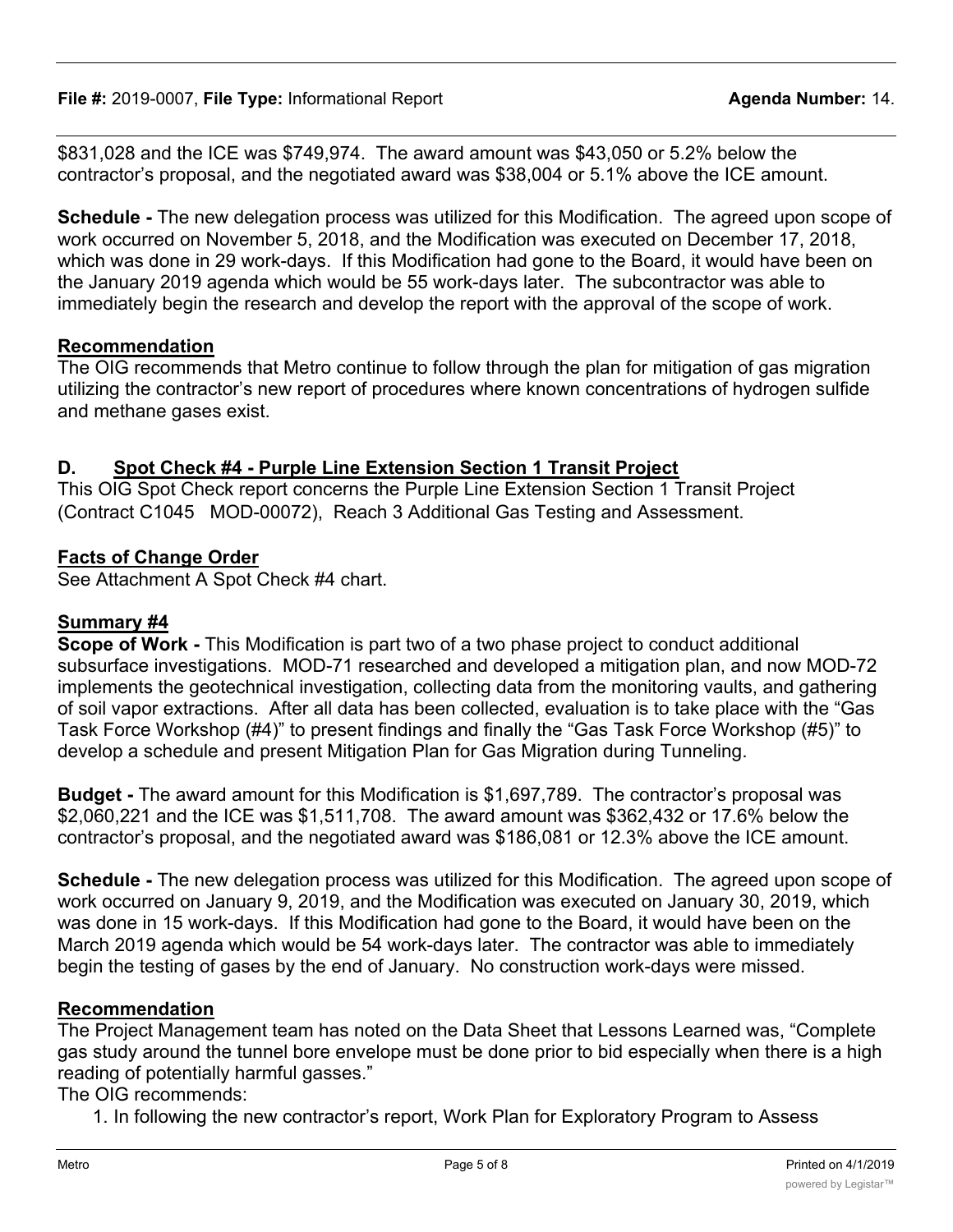Mitigations for Potential Gas Migration,

- a. Record all steps that were successful and those that need modification.
- b. Have information formatted and add to Technical Specifications.
- c. Have steps and procedures added into Lessons Learned
- d. Incorporate these finding and procedures into any future bid process where potential gas migration and tunnel boring may occur.
- 2. Note under Lessons Learned where known high concentrations of hydrogen sulfide and methane gases exist, prior study and geotechnical investigation be completed and included in the bid documents.

#### **E. Spot Check #5 - Purple Line Extension Section 1 Transit Project**

This OIG Spot Check report concerns the Purple Line Extension Section 1 Transit Project (Contract C1045 MOD-00074), Additional Instrumentation (Project Wide) as requested by LABOE and STS EOR.

#### **Facts of Change Order**

See Attachment A Spot Check #5 chart.

#### **Summary #5**

**Scope of Work -** This Modification 74 is similar to the Construction Spot Check written for October 2018, report, to purchase and install additional instrumentation that detects settlement. Settlement due to dewatering was found to be in excess of the original Metro design criteria, original design, and calculations. The Metro has new/revised criteria that the Contactor must now use for the design and evaluation of the Support of Excavation for the Project. Because the design builder has predicted more settlement than expected, additional instrumentation has been required to help mitigate any risks associated with this settlement. Under this Modification, additional instrumentation shall be purchased (pursuant to request of City of Los Angeles), installed, monitored, and removed. The instrumentation will electronically measure and record elevation changes.

**Budget -** The award amount for this Modification is \$2,819,620. The contractor's proposal was \$3,997,241 and the ICE was \$2,834,865. The award amount was \$1,177,621 or 29.4% below the contractor's proposal, and the negotiated award was \$15,245 or 0.54% under the ICE amount.

**Schedule -** The new delegation process was utilized for this Modification. The agreed upon scope of work occurred on January 15, 2019, and the Modification was executed on February 28, 2019, which was done in 33 work-days. If this Modification had gone to the Board it would have been on the March 2019 agenda which would be 52 work-days later. The contractor was able to immediately begin ordering the additional testing equipment in March. No work-days were reported lost.

#### **Recommendation**

The OIG recommends that instrumentation bought for this project become property of LA Metro, so that future projects (remainder of the Purple Line Extension 2 and 3) will have instrumentation on hand to immediately install when Support of Excavation for those projects begin assuming the equipment remains in usable condition for future use.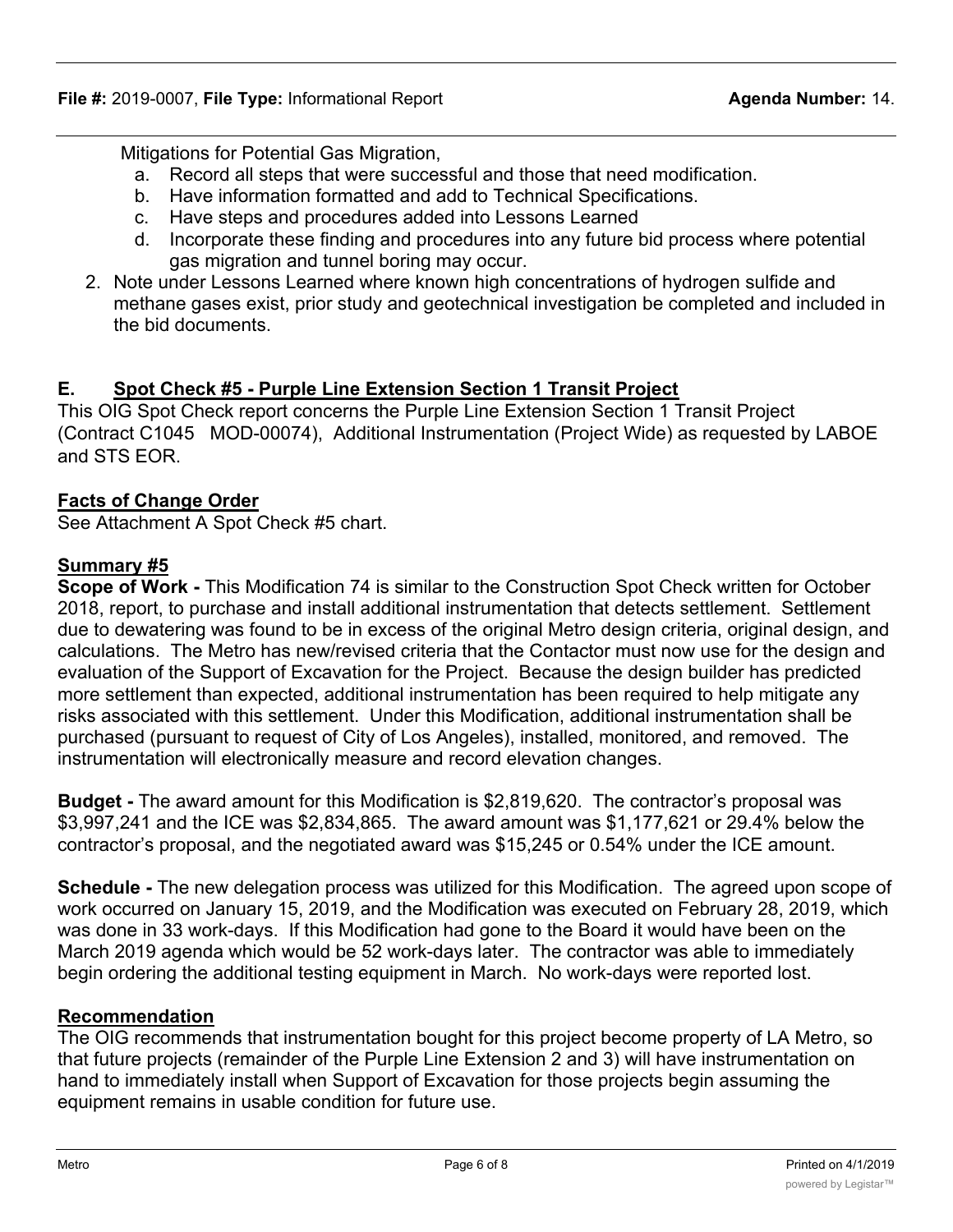# **F. Spot Check #6\_- Purple Line Extension Section 2 Transit Project**

This OIG Spot Check report concerns the Purple Line Extension Section 2 Transit Project (Contract MC072 MOD-00001), Continuation of Engineering Support Services During Construction for WPLE Sect. 2.

# **Facts of Change Order**

See Attachment A Spot Check #6 chart.

# **Summary #6**

**Scope of Work -** This Modification allows for the Construction Management Support Services (CESS) to continue for 2 years (FY19 & FY20) for the Purple Line Section 2 Project. This staff augmentation is to hire additional experts to support the construction. By creating different phases for support and award, the CMSS contract allows funds to be utilized based on evolving needs.

**Budget -** This Modification was negotiated and the award is \$11,996,369. The contractor's proposal was \$13,656,522 and the ICE was \$13,360,965. The award amount was 1,660,153 or 12.2% less than the contractor's proposal. The negotiated amount was \$1,364,596 or 10.2% less than the ICE.

**Schedule -** The new delegation process was utilized for this Modification. The agreed upon scope of work occurred on January 25, 2019. The Modification was executed on February 28, 2019, and was completed in 24 work-days. If this Modification had gone to the Board, it would have been on the March 2019 agenda which would be 39 work-days later. No days were saved by the use of the new delegation process because this is an on-going contract for construction support services.

# **Recommendation**

None.

# **FINANCIAL IMPACT**

The financial impacts are the expenditures from the Projects reserves as follows:

Spot Check #1) \$15,000,000.00 Spot Check #2) \$17,661,046.63 Spot Check #3) \$ 787,978.00 Spot Check #4) \$ 1,697,789.00 Spot Check #5) \$ 2,819,620.00 Spot Check #6) \$11,996,369.00

# **IMPLEMENTATION OF STRATEGIC PLAN GOALS**

The recommendations that the Office of Inspector General has put forward support Metro's Strategic Plan Goal #5: Provide responsive, accountable, and trustworthy governance within the Metro organization. The OIG focuses on fraud, waste, and abuse. For each selected Change Order/Modification reviewed, the OIG evaluates if fraud, waste, or abuse is taking place. We report the background details of the Change Order, and make recommendations consistent with the OIG's Construction Best Practices report, more particularly focusing on lessons learned, improving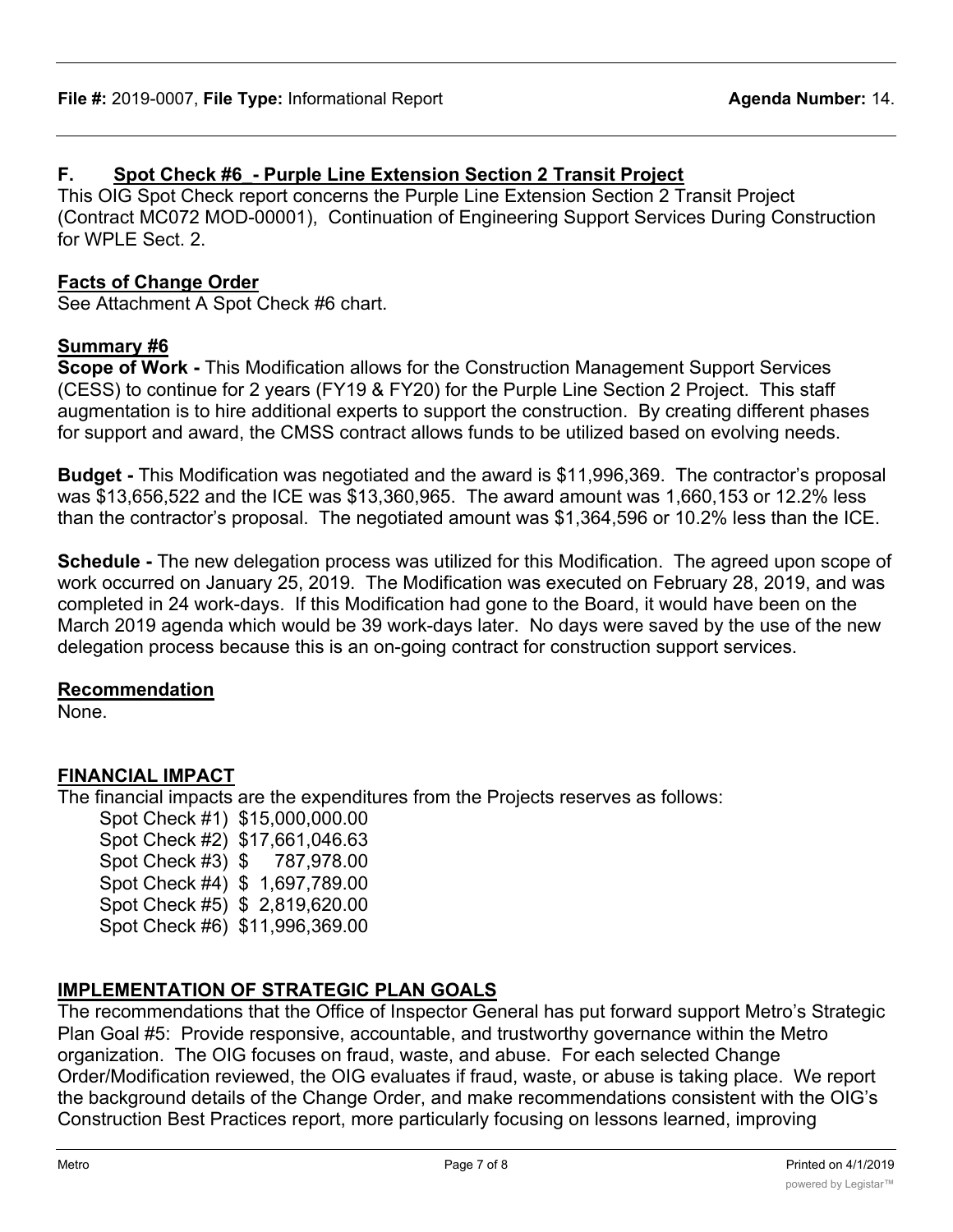#### **File #:** 2019-0007, File Type: Informational Report **Agent Agent Agenda Number:** 14.

efficiencies, and prudent spending. Our goal is to provide rational, trustworthy information to the Board. The Office of the Inspector General will continue reporting to the Board the results of Construction Change Order Spot Checks selected from the Program Management Major Project Status Quarterly Report. The next OIG Construction Spot Check report will be in July.

Program Control and Program Management agrees to respond to the recommendations of the OIG within 30 days. The OIG continues to meet periodically to discuss reports, recommendations, and the status of implementation of recommendations, with Project Management and receive updates. The list of OIG recommendations and Metro management responses, including those for January and April, will be in the OIG July 2019 report.

#### **ATTACHMENTS**

Attachment A - Charts for Spot Checks

Prepared by: Prepared by: Suzanna Sterling, Construction Specialist Investigator, (213) 244-7368 Reviewed by: Karen Gorman, Inspector General, (213) 244-7337

nspector General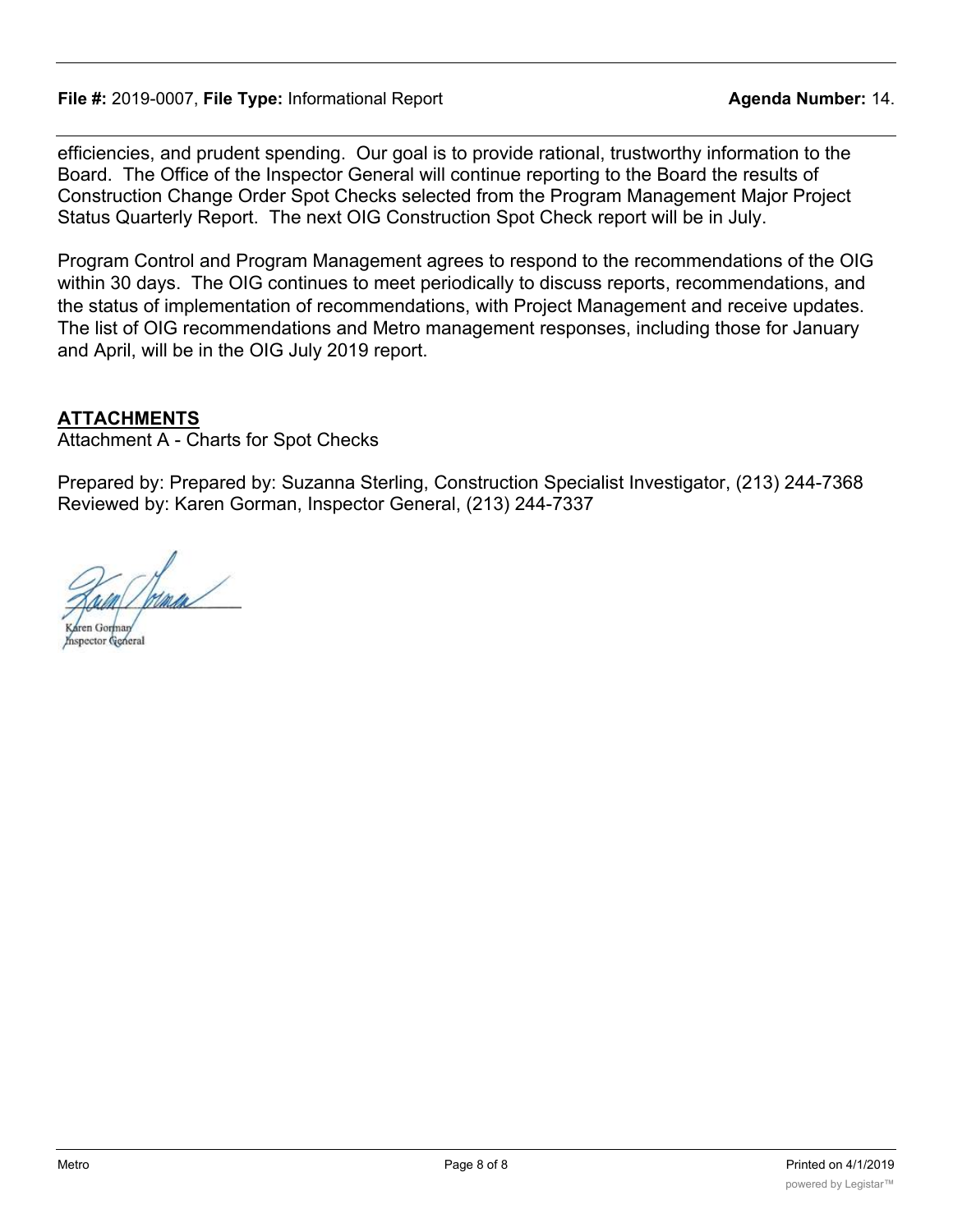#### **Spot Check #1 - Crenshaw/LAX Transit Project - Contract C0988**

# **Facts of Change Order**

| Description of Modification MOD-00402                                         |               |  |
|-------------------------------------------------------------------------------|---------------|--|
| Provisional Payments - Pending Dispute Resolution Fire Rated Cable (multiple) |               |  |
| <b>Change Orders</b>                                                          |               |  |
|                                                                               |               |  |
| <b>Change Order Dates:</b>                                                    |               |  |
| Scope of Work approved                                                        | Dec, 5, 2018  |  |
| <b>Modification Executed</b>                                                  | Dec. 13, 2018 |  |
| Elapsed Time for Executing Change Order:                                      |               |  |
| Using new delegated process                                                   | 0 work days   |  |
| Estimate using former Board approval process                                  | 0 work days   |  |
| Cost of Change Order:                                                         |               |  |
| Metro independent cost estimate (ICE)                                         | N/A           |  |
| Contractor's proposed cost                                                    | N/A           |  |
| Negotiated amount                                                             | \$15,000,000  |  |
| Negotiated amount over ICE                                                    | N/A           |  |
| Percentage of negotiated amount over ICE                                      | N/A           |  |

# **Spot Check #2 - Crenshaw/LAX Transit Project - Contract C0988**

#### **Facts of Change Order**

| Description of Modification MC069-16-MOD-00018                      |                   |  |
|---------------------------------------------------------------------|-------------------|--|
| CWO 16 Construction Management Support Service - Additional Funding |                   |  |
|                                                                     |                   |  |
| <b>Change Order Dates:</b>                                          |                   |  |
| Scope of Work approved                                              | Dec. 14, 2018     |  |
| <b>Modification Executed</b>                                        | Jan. 29, 2019     |  |
|                                                                     |                   |  |
| Elapsed Time for Executing Change Order:                            |                   |  |
| Using new delegated process                                         | 0 work days       |  |
| Estimate using former Board approval process                        | 0 work days       |  |
|                                                                     |                   |  |
| Cost of Change Order:                                               |                   |  |
| Record of Magnitude (ROM)                                           | \$17,950,000      |  |
| Contractor's proposed cost                                          | Original contract |  |
| Negotiated amount                                                   | \$17,661,046.63   |  |
| Negotiated amount over ICE                                          | N/A               |  |
| Amount negotiated under Contractors proposal                        | Original contract |  |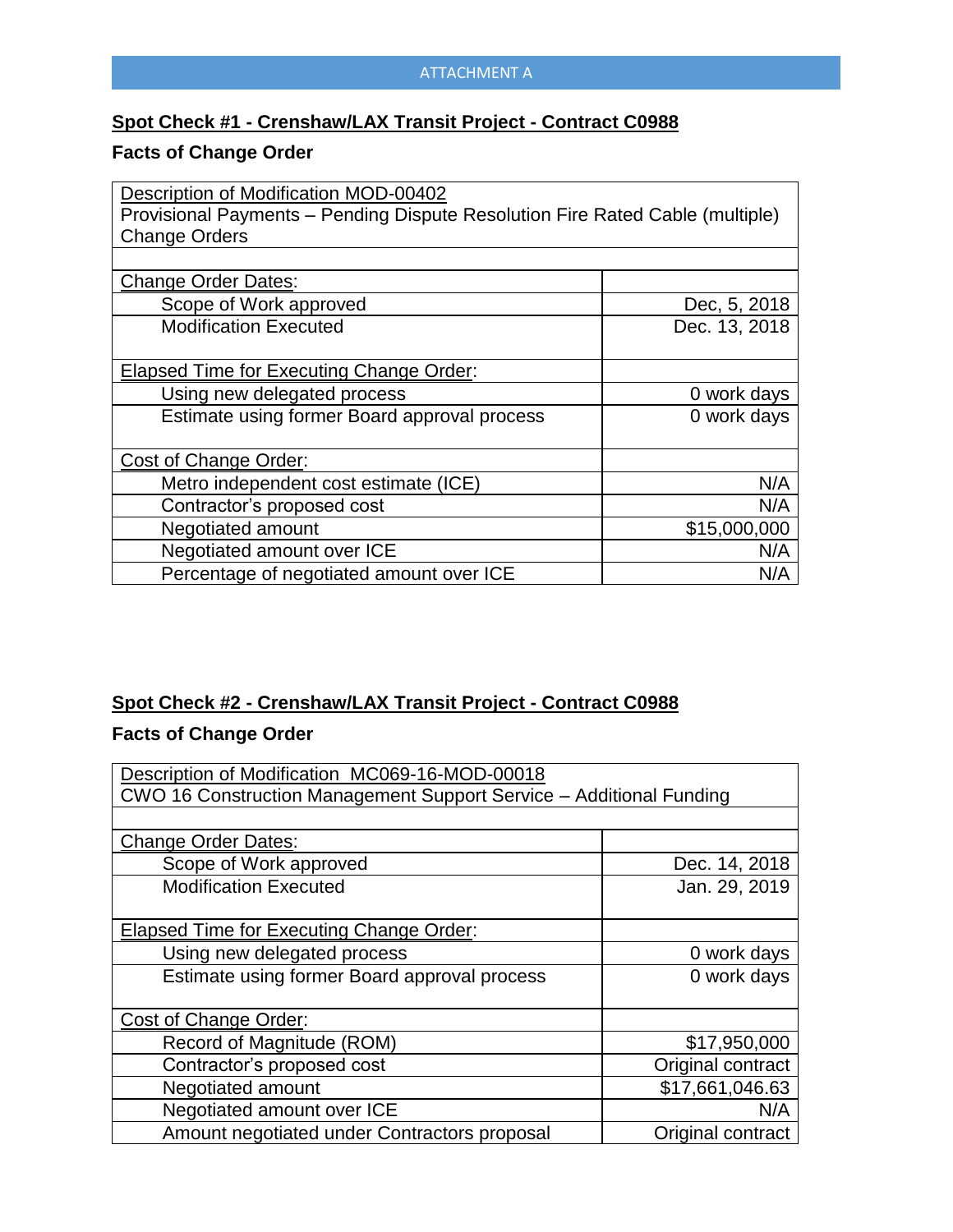# **Spot Check #3 - Purple Line Extension Section 1 Transit Project - Contract C1045**

# **Facts of Change Order**

| Description of Modification MOD-00071        |               |
|----------------------------------------------|---------------|
| Golder Gas Investigation and Report          |               |
|                                              |               |
| <b>Change Order Dates:</b>                   |               |
| Scope of Work approved                       | Nov. 5, 2018  |
| <b>Modification Executed</b>                 | Dec. 17, 2018 |
|                                              |               |
| Elapsed Time for Executing Change Order:     |               |
| Using new delegated process                  | 29 work days  |
| Estimate using former Board approval process | 56 work days  |
|                                              |               |
| Cost of Change Order:                        |               |
| Metro independent cost estimate (ICE)        | \$749,974     |
| Contractor's proposed cost                   | \$831,028     |
| Negotiated amount                            | \$787,978     |
| Negotiated amount above ICE                  | \$38,004      |
| Amount negotiated under Contractors proposal | \$43,050      |

#### **Spot Check#\_4\_- Purple Line Section 1 Transit Project - Contract C1045**

#### **Facts of Change Order**

| Description of Modification - MOD-00072       |               |
|-----------------------------------------------|---------------|
| Reach 3 additional Gas Testing and Assessment |               |
|                                               |               |
| Change Order Dates:                           |               |
| Scope of Work approved                        | Jan. 9, 2019  |
| <b>Modification Executed</b>                  | Jan. 30, 2019 |
|                                               |               |
| Elapsed Time for Executing Change Order:      |               |
| Using new delegated process                   | 15 work days  |
| Estimate using former Board approval process  | 54 work days  |
|                                               |               |
| Cost of Change Order:                         |               |
| Metro independent cost estimate (ICE)         | \$1,511,708   |
| Contractor's proposed cost                    | \$2,060,221   |
| Negotiated amount                             | \$1,697,789   |
| Negotiated amount over ICE                    | \$186,081     |
| Amount negotiated under Contractors proposal  | \$362,432     |